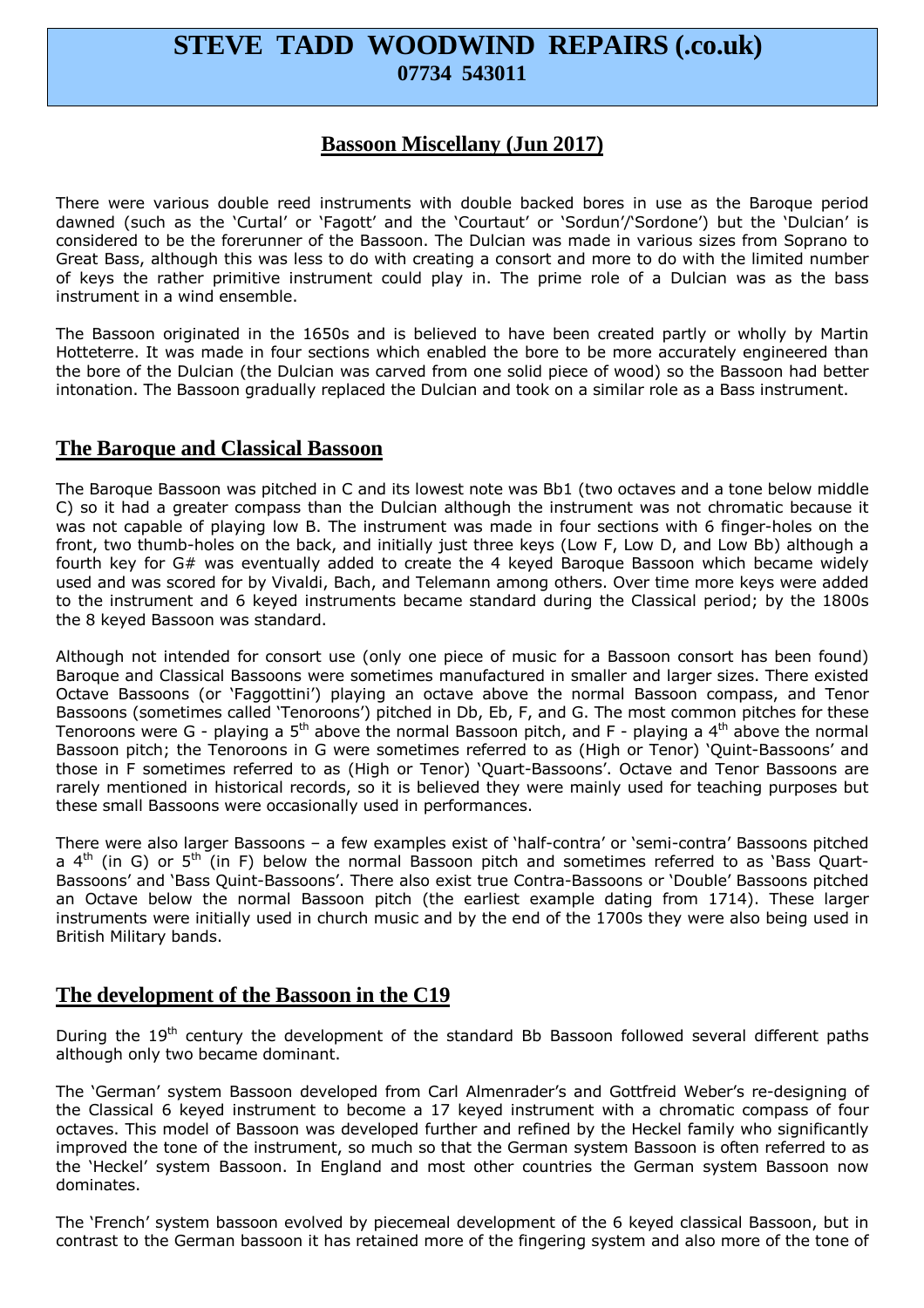the Classical Bassoon. The Buffet family were associated with the development and production of the French system Bassoon and so the French system Bassoon is sometimes referred to as the 'Buffet' system Bassoon. This system is still used in France.

# **The development of the Contra-Bassoon**

The Contra-Bassoon is the only other member of the Bassoon family used in performance these days. Contra-Bassoons are pitched an octave below the Bassoon and to achieve the required length of bore the instrument doubles back on itself 3 times (if fitted with an upwards pointing bell with the bottom note of the compass being C, Bb, or A) or 4 times (if fitted with a downwards pointing bell with the bottom note of the compass being Bb, A, or Ab). The instruments are sometimes supplied with more than one Bell so the player can select the required bell for the piece being played.

The Contra-Bassoon (historically often called the Double Bassoon) was scored for by Bach, Handel, Haydn, Mozart, and Beethoven but during the  $19<sup>th</sup>$  century the Contra-Bass woodwind parts were more commonly played on the Contra-Bass Sarrusophone or the Reed Contra-Bass because the Double-Bassoon had a comparatively weak tone and poor intonation. Towards the end of the 19<sup>th</sup> century Heckel improved the design of the instrument and subsequently his Contra-Bassoon became the standard instrument for the Contra-Bass woodwind parts in Orchestras (the Tuba is favoured in Wind-bands). The use of Semi-Contra Bassoons seems to have died out altogether during the 19<sup>th</sup> century.

# **Instruments related to Bassoons and Contra-Bassoons**

**Contra-bass Sarrusophone:** this instrument is a member of the Sarrusophone family (invented by Sarrus in 1856) - a family of double reed conical brass instruments designed to take the place of Bassoons in military bands (much like the envisaged role of Saxophones). The Sarrusophone family matches the family system of Saxophones and its members are transposing instruments in Bb and Eb. Some orchestras substitute the Contra-bass Sarrusophone for the Contrabassoon and some composers deliberately scored for it. Its compass can extend as low as Ab and it is more powerful in the low and middle registers but poor in its top register.

**Reed contra-bass:** this instrument is also known as the '*Contrabass(e) à anche'*, and was developed by the Belgian maker Mahillon in the 1860s based on a slightly earlier design by the Czech maker Cerveny. The instrument is played with a double reed and is typically of metal construction, with a conical and unusually wide bore; this width allows each note to be produced by opening only one tone hole, whereas, in other woodwind instruments, at least two tone holes must be opened to produce most notes (for this reason, all keys but that for the lowest note remain normally closed). This property greatly simplifies the fingering of the instrument, in that no alternative fingerings for individual notes or trill keys are needed, nor exist. The lowest note of the instrument' s compass is typically D1.

**Contra-Bassophone:** this instrument was invented around 1847 by German Basson maker Heinrich Joseph Haseneier. It was intended as a substitute for the contrabassoon which at that time was an unsatisfactory instrument, with a muffled sound due to tone-holes that were too small and too close together. Haseneier's instrument incorporated Boehm's design principles in which keywork was developed based on tone-holes with acoustically optimum sizes and positions. The contra-bassophone's bore was about a third larger than that of the Contra-bassoon and the result was an instrument with a powerful tone; indeed it was regarded as too loud for orchestral use though it was suitable for outdoor use in military bands.

**Contraforte:** (spelt *Kontraforte* in German) this is the brand name of a Contra-Bassoon currently produced by Benedikt eppelsheim and Guntram Wolf. The instrument has a slightly different key mechanism and a wider bore than a traditional Contra-Bassoon and the makers claim it has a distinct 'voluminous' tone, better intonation, and a better dynamic range.

**Rothphone:** this instrument was invented by Ferdinando Roth (1815-1898) and is a metal double reed instrument similar to the Sarrusophone. It is also known as the Rothophone, Rothaphone, or Saxsarrusophone. The bore of this instrument is narrower than that of either the Sarrusophone or Saxophone.